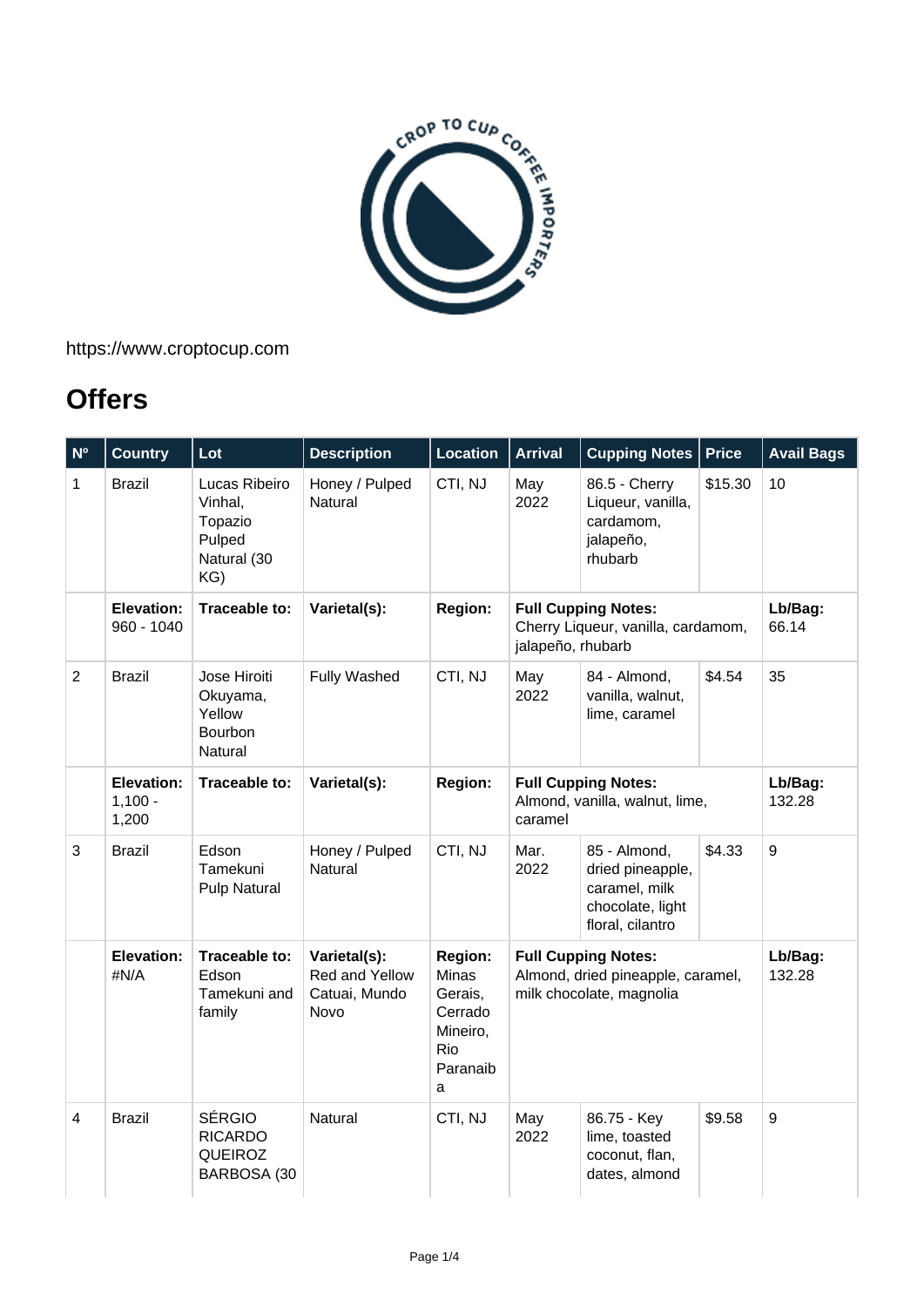|                                         | KG)                                                               |                                                 |                                                              |                                                                                          |                                                                                 |        |                   |
|-----------------------------------------|-------------------------------------------------------------------|-------------------------------------------------|--------------------------------------------------------------|------------------------------------------------------------------------------------------|---------------------------------------------------------------------------------|--------|-------------------|
| Elevation:<br>950                       | Traceable to:                                                     | Varietal(s):                                    | <b>Region:</b>                                               | <b>Full Cupping Notes:</b><br>Key lime, toasted coconut, peach,<br>papaya, dates, almond |                                                                                 |        | Lb/Bag:<br>66.14  |
| 5<br><b>Brazil</b>                      | Maria Soraia<br>Guimaraes<br>Anaerobic<br>Fermentation,<br>Lot 2  | <b>Natural</b>                                  | CTI, NJ                                                      | Apr.<br>2022                                                                             | 85.25 - Maple<br>syrup, dried<br>dates,<br>clementine,<br>sultana, almond       | \$6.34 | $\mathbf{3}$      |
| Elevation:<br>1180<br><b>MASL</b>       | Traceable to:<br>Single Farm                                      | Varietal(s):<br>Red Catuaí,<br>Arara            | <b>Region:</b><br>Cerrado<br>Mineiro,<br>Serra do<br>Salitre | <b>Full Cupping Notes:</b><br>Maple syrup, dried dates,<br>clementine, sultana, almond   |                                                                                 |        | Lb/Bag:<br>132.28 |
| <b>Brazil</b>                           | Gil Cesar de<br>Melo, Arara<br>Aerobic<br>Fermentation            | Natural                                         | CTI, NJ                                                      | Apr.<br>2022                                                                             | $86.75 -$<br>Caramel, dried<br>pineapple,<br>orange,<br>almond, cocoa           | \$5.45 | 37                |
| Elevation:<br>950 - 1130<br><b>MASL</b> | Traceable to:<br>Single Farm                                      | Varietal(s):<br>Mundo Novo,<br>Catigua, Catucai | <b>Region:</b><br>Cerrado<br>Mineiro,<br>Campos<br>Altos     | <b>Full Cupping Notes:</b><br>Caramel, dried pineapple, orange,<br>almond nougat, cocoa  |                                                                                 |        | Lb/Bag:<br>132.28 |
| $\overline{7}$<br><b>Brazil</b>         | Marcelo Assis,<br><b>Bioma Red</b><br>Catuai Natural              | Natural                                         | CTI, NJ                                                      | Apr.<br>2022                                                                             | 86 - Grapefruit,<br>dark chocolate,<br>mandarin<br>orange, almond               | \$4.91 | 46                |
| Elevation:<br>1206<br><b>MASL</b>       | Traceable to:<br>Single Farm                                      | Varietal(s):<br>Paraiso                         | <b>Region:</b><br>Cerrado<br>Mineiro,<br>Campos<br>Altos     | <b>Full Cupping Notes:</b><br>Grapefruit, dark chocolate,<br>mandarin orange, amaretto   |                                                                                 |        | Lb/Bag:<br>132.28 |
| <b>Brazil</b>                           | Marcelo Assis,<br><b>Bioma Yellow</b><br>Catuai Pulped<br>Natural | Honey / Pulped<br>Natural                       | CTI, NJ                                                      | Apr.<br>2022                                                                             | 85 - Amaretto,<br>caramel,<br>chocolate,<br>golden apple                        | \$4.56 | 32                |
| Elevation:<br>1206<br><b>MASL</b>       | Traceable to:<br>Single Farm                                      | Varietal(s):<br>Paraiso                         | <b>Region:</b><br>Cerrado<br>Mineiro,<br>Campos<br>Altos     | <b>Full Cupping Notes:</b><br>Amaretto, caramel, chocolate,<br>golden apple              |                                                                                 |        | Lb/Bag:<br>132.28 |
| 9<br>Brazil                             | Yuki Minami,<br><b>Yellow Catuai</b><br>Natural                   | Natural                                         | CTI, NJ                                                      | Apr.<br>2022                                                                             | 85.5 - Rose,<br>marzipan,<br>cocoa,<br>lavender, raisin,<br>apple, plum<br>wine | \$4.29 | 50                |
| Elevation:<br>1145                      | Traceable to:<br>Yuki Minami                                      | Varietal(s):<br>Red and Yellow                  | <b>Region:</b><br>Minas                                      | <b>Full Cupping Notes:</b><br>Rose, marzipan, cocoa, lavender,                           |                                                                                 |        | Lb/Bag:<br>132.28 |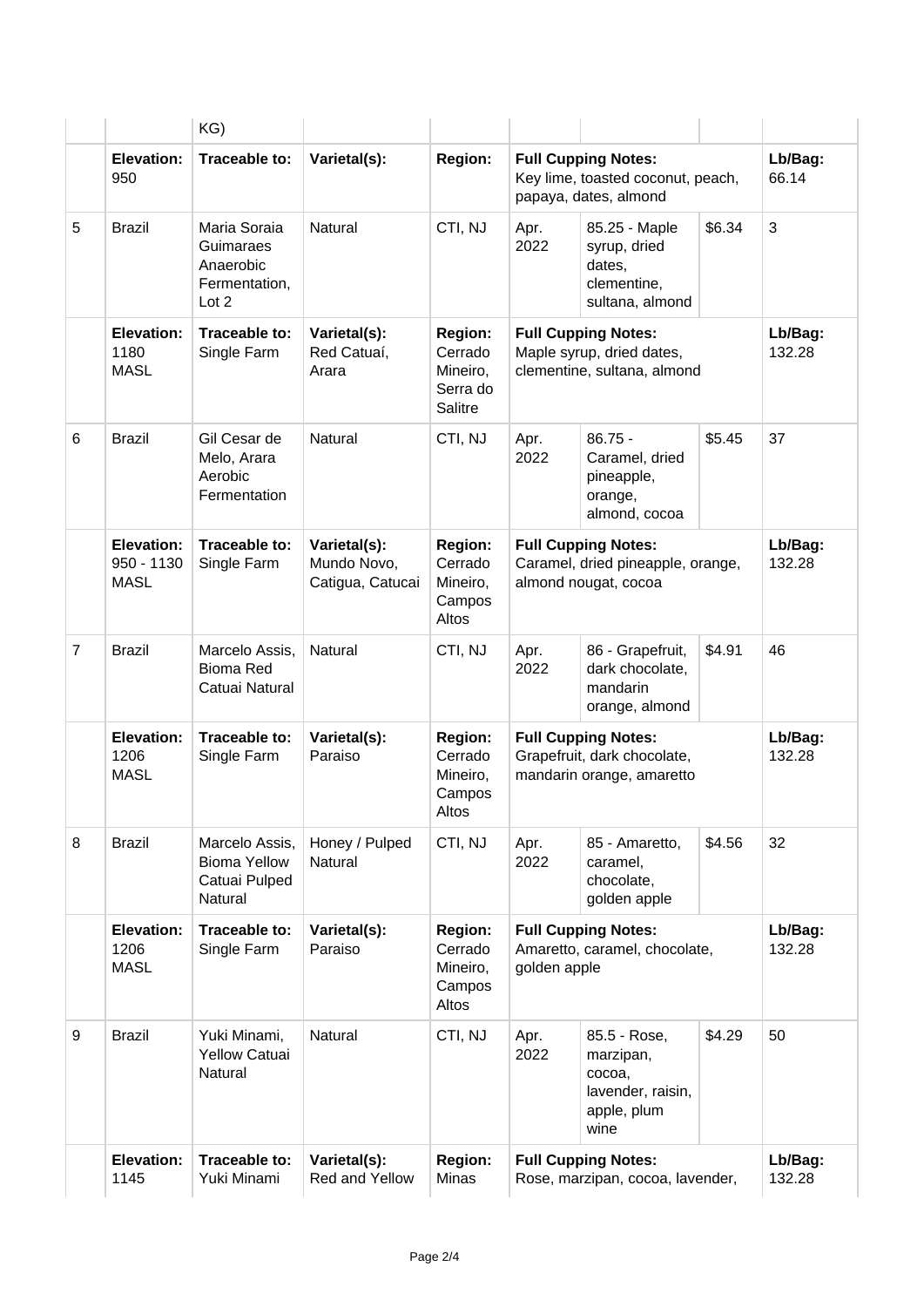|    | <b>MASL</b>                                    | and family                                                               | Catuai, Mundo<br>Novo                           | Gerais,<br>Cerrado<br>Mineiro,<br>Rio<br>Paranaib<br>a       | raisin, apple, plum wine                                                                        |                                                                                        |        |                   |
|----|------------------------------------------------|--------------------------------------------------------------------------|-------------------------------------------------|--------------------------------------------------------------|-------------------------------------------------------------------------------------------------|----------------------------------------------------------------------------------------|--------|-------------------|
| 10 | <b>Brazil</b>                                  | Marcelo Assis,<br><b>Bioma Estate</b><br>Natural A                       | Natural                                         | CTI, NJ                                                      | Apr.<br>2022                                                                                    | 85 - Chocolate<br>brownie, red<br>cherries, lime,<br>dulce de leche,<br>sultana        | \$3.95 | 41                |
|    | <b>Elevation:</b><br>1206<br><b>MASL</b>       | Traceable to:<br>Single Farm                                             | Varietal(s):<br>Paraiso                         | <b>Region:</b><br>Cerrado<br>Mineiro,<br>Campos<br>Altos     | <b>Full Cupping Notes:</b><br>Chocolate brownie, red cherries,<br>lime, dulce de leche, sultana |                                                                                        |        | Lb/Bag:<br>132.28 |
| 11 | <b>Brazil</b>                                  | Maria Soraia<br>Guimaraes<br>Arara<br>Anaerobic<br>Fermentation<br>Lot 1 | Natural                                         | CTI, NJ                                                      | Apr.<br>2022                                                                                    | $85.25 -$<br>Caramel,<br>lemon, peach,<br>nectarine,<br>almond                         | \$6.01 | $\overline{2}$    |
|    | Elevation:<br>1180<br><b>MASL</b>              | Traceable to:<br>Single Farm                                             | Varietal(s):<br>Red Catuaí,<br>Arara            | <b>Region:</b><br>Cerrado<br>Mineiro,<br>Serra do<br>Salitre | <b>Full Cupping Notes:</b><br>Caramel, lemon, peach, nectarine,<br>almond                       |                                                                                        |        | Lb/Bag:<br>132.28 |
| 12 | <b>Brazil</b>                                  | Gil Cesar de<br>Melo, IBC12<br>Pulped<br>Natural                         | Honey / Pulped<br>Natural                       | CTI, NJ                                                      | Apr.<br>2022                                                                                    | 85.5 - Banana<br>wine, black<br>cherry, dark<br>honey                                  | \$5.45 | 39                |
|    | <b>Elevation:</b><br>950 - 1130<br><b>MASL</b> | Traceable to:<br>Single Farm                                             | Varietal(s):<br>Mundo Novo,<br>Catigua, Catucai | <b>Region:</b><br>Cerrado<br>Mineiro,<br>Campos<br>Altos     | <b>Full Cupping Notes:</b><br>Banana wine, black cherry, dark<br>magnolia honey                 |                                                                                        |        | Lb/Bag:<br>132.28 |
| 13 | <b>Brazil</b>                                  | Marcelo Assis,<br><b>Bioma Estate</b><br>Natural                         | Natural                                         | CTI, NJ                                                      | Mar.<br>2022                                                                                    | $84.5 -$<br>Chocolate<br>brownie, red<br>cherries, lime,<br>dulce de leche,<br>sultana | \$3.95 | 87                |
|    | Elevation:<br>1206<br><b>MASL</b>              | Traceable to:<br>Single Farm                                             | Varietal(s):<br>Paraiso                         | <b>Region:</b><br>Cerrado<br>Mineiro,<br>Campos<br>Altos     | <b>Full Cupping Notes:</b><br>Chocolate brownie, red cherries,<br>lime, dulce de leche, sultana |                                                                                        |        | Lb/Bag:<br>132.28 |
| 14 | <b>Brazil</b>                                  | Edson<br>Tamekuni<br>Natural                                             | Natural                                         | CTI, NJ                                                      | Mar.<br>2022                                                                                    | 84 - Peanut<br>butter plum<br>peach                                                    | \$4.33 | $\mathbf{3}$      |
|    | Elevation:                                     | Traceable to:                                                            | Varietal(s):                                    | <b>Region:</b>                                               |                                                                                                 | <b>Full Cupping Notes:</b>                                                             |        |                   |